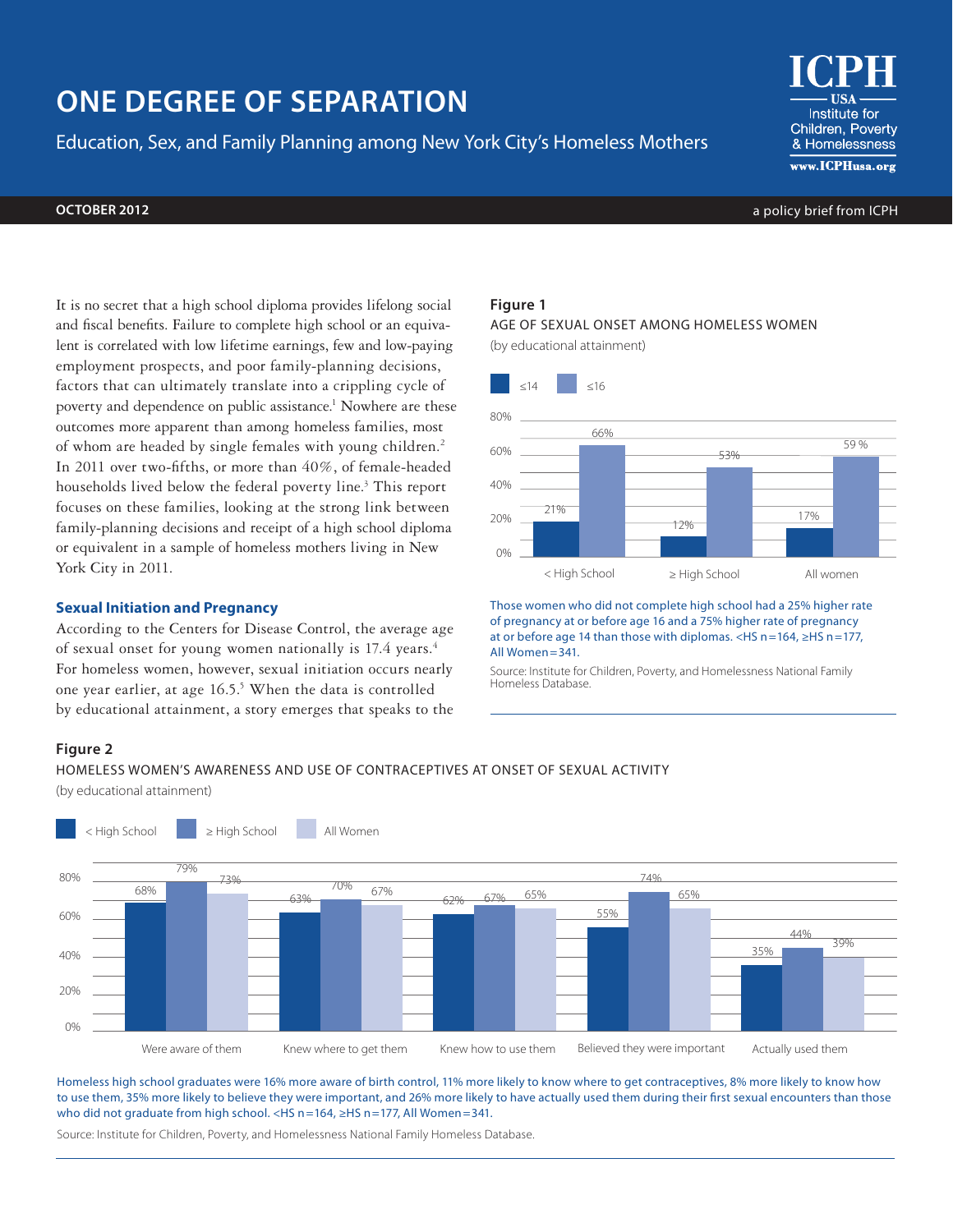significance of a high school degree: of those women who did not complete high school (48%), 21% had had sex at or before age 14 and 66% at or before age 16, while only 12% of women who achieved a high school education or more were sexually active at age 14 or before and 53% at age 16 or before. (See Figure 1.) Though it is tempting to interpret the relationship between sexual decision making and educational attainment as causal, it may be more accurate to view both poor family planning and lack of schooling as outcomes of multiple interacting factors associated with poverty.

The early sexual initiation of homeless women is most troubling when viewed through the lens of birth control. Despite both groups' reporting awareness of birth control (73%), understanding of where to obtain contraceptives (67%), knowledge of how to use them (65%), and the belief that birth control was important the first time they had sex (65%), only 39% of the total sample reported using contraception during their first sexual encounter. (See Figure 2.) Again, lower educational attainment was associated with lower awareness, less knowledge of where to find contraceptives, less understanding of how to use them, less belief in their importance, and failure to use them during first sex act. This pattern seems to imply that those women who feel the least invested in the education process and least focused on their future prospects also exhibit the least willingness to make arrangements to avoid unplanned pregnancy.

Most alarming is that attitudes and practices related to contraception at sexual onset seem to have changed little in 15 years. In 2011 the same proportion of homeless mothers (39%) reported having used birth control during their first sexual encounters as in a similar cohort of homeless mothers in 1996.<sup>6</sup> Considering that the national downward trend in teen pregnancy is due primarily to increased use of contraception among teens—76% of those whose first sexual encounters occurred between 2000 and 2004 and 84% of those who first had sex between 2005 and 2008 reported using birth control at sexual onset—*it is worrying that homeless women in 2011 were no more likely to have used birth control at first sex act than respondents of 15 years earlier.*<sup>7</sup> However, significantly more homeless women in 2011 (48%) reported regular use of contraception than in the 1996 cohort (35%). While encouraging, 48% is drastically lower than the statistic for the nation as a whole, which was  $62\%$  in  $2008$ .<sup>8</sup>

Given their low levels of contraception use, it is not surprising that *only 29% of homeless mothers had planned the birth of their first child and that 44% were pregnant by the age of 18.* Children born to teenage mothers bring enormous costs to all levels of government. In 2008 teen childbearing cost the state of New York roughly \$663 million and the nation \$10.9 billion.<sup>9</sup> Sixtythree percent of these mothers received some form of public assistance in the year following the births of their children.<sup>10</sup> However, the majority of this fiscal footprint is related not directly to the mothers themselves but rather to the negative outcomes experienced by the children throughout their lives. These children require publicly funded health care, have higher levels of involvement in the child-welfare system, earn less as adults (which leads to lost tax revenue and lower spending), and have higher rates of incarceration.<sup>11</sup> Furthermore, families with children born to teen parents are at greater risk of experiencing multiple episodes of homelessness (17%) than those with children born to adult parents (6%).<sup>12</sup> (See Figure 3.) Worse still, *girls born to teen mothers are more likely to follow in their mothers' footsteps and become parents in their teenage years, thus continuing the cycle of poverty and dependence.*13

#### **Figure 3**

#### PERCENTAGE OF CHILDREN HOMELESS MORE THAN ONCE



# Children of teen mothers are nearly three times more likely to experience homelessness more than once than children born to adult mothers.

Source: ICPH, *Children Having Children: Teen Pregnancy and Homelessness in New York City.*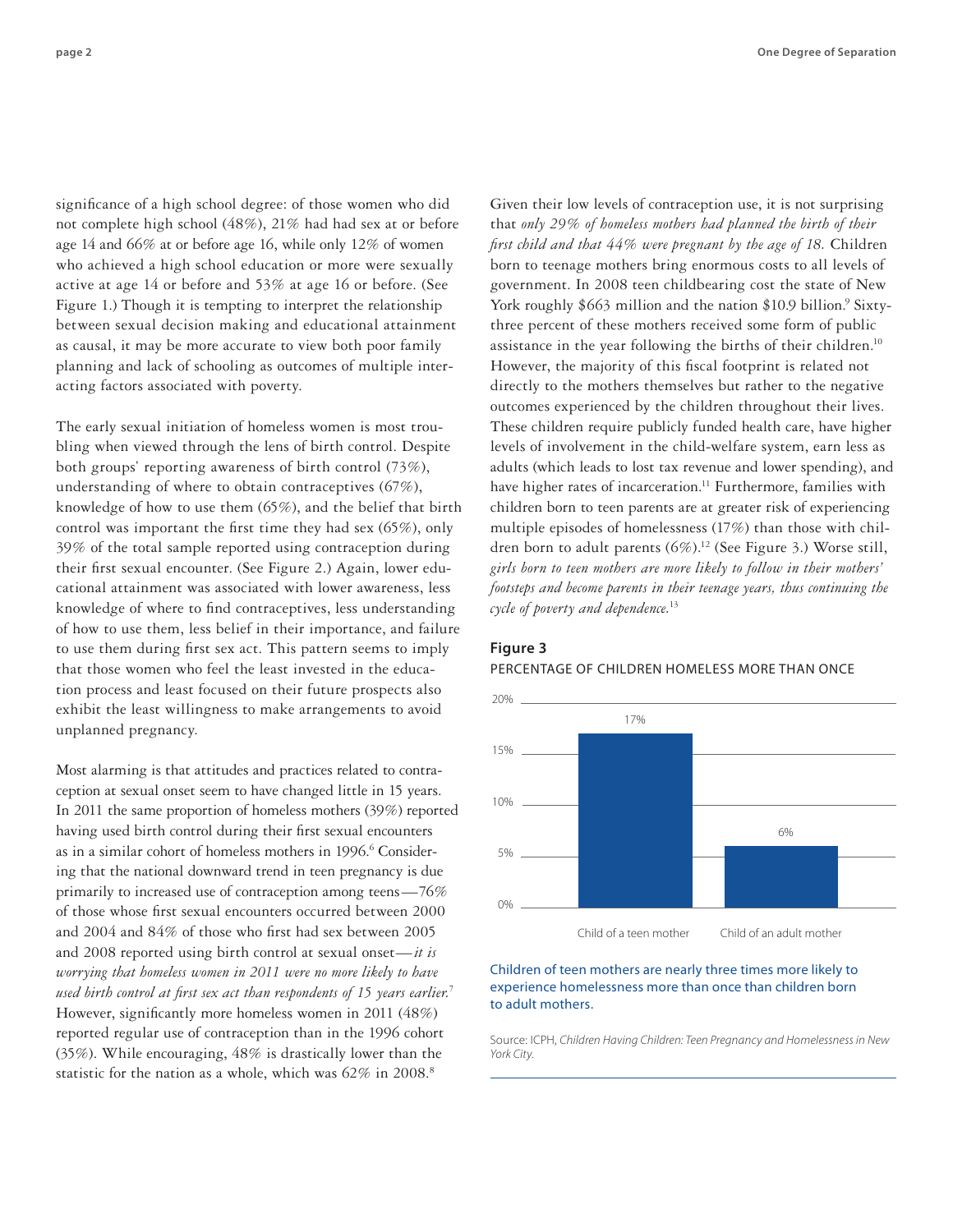Greater educational attainment is associated with a more active role in reproductive choices. One in five (21%) homeless women who did not complete high school were pregnant with their first child at or before age 16, and more than half (53%) were pregnant at or before 18. (See Figure 4.) Those who completed high school or above became pregnant for the first time later—11% at or before age 16 and 36% at or before 18. Research suggests that young women are more likely to become pregnant after dropping out of high school, and completing high school with a baby in tow proves a goal many young mothers fail to reach.14 Young mothers without high school diplomas or GEDs will likely earn comparatively little money over their lifetimes, working few hours with low wages and increasing the probability of homelessness and reliance on public assistance. In fact,

#### **Figure 4**



(by educational attainment)



# Homeless women without a high school diploma were 91% more likely to be pregnant at or before 16 and 47% more likely to be pregnant at or before 18 than homeless women who graduated from high school. <HS n=164, ≥HS n=177.

Source: Institute for Children, Poverty, and Homelessness National Family Homeless Database.

# **Figure 5**

# LIFETIME EARNINGS AMONG FEMALES IN NEW YORK CITY (aged 18−64)



Source: Paul Harrington, *Labor Market and Fiscal Impacts of Educational Attainment in New York City.*

those women who fail to complete high school earn nearly 50% less over their lifetimes.15 (See Figure 5.)

*These associations reinforce the finding that those who have dropped out of high school are more likely to have a history of making family planning decisions that inadvertently undermine their ability to attain self-sufficiency.* Even with a high school degree, it is difficult to find a job that pays a living wage. Not surprisingly, non–degree holders find themselves at the bottom of the skills totem pole, working in jobs that pay the lowest wages. It is no coincidence that the Bronx, the borough with the lowest rate of high school completion and the highest rate of teen pregnancy, has the highest level of family homelessness: an astonishing and consistent  $37\%$ .<sup>16</sup> (More than  $30\%$  of Bronx female residents 25 or older have less than a high school diploma, as compared with 20% citywide.<sup>17</sup> The rate of pregnancy there is 105.6 per 1,000 teens, versus 81.1 citywide.<sup>18</sup> The national rate was  $67.8$ in 2008.19 See Figure 6.) With the median rent with utilities for a two-bedroom apartment in New York City at roughly \$1,400 per month and minimum wage at \$7.25 per hour, it is easy to see how mothers lacking diplomas or GEDs find themselves unable to obtain well-paid employment and ultimately end up in the homeless-shelter system.<sup>20</sup>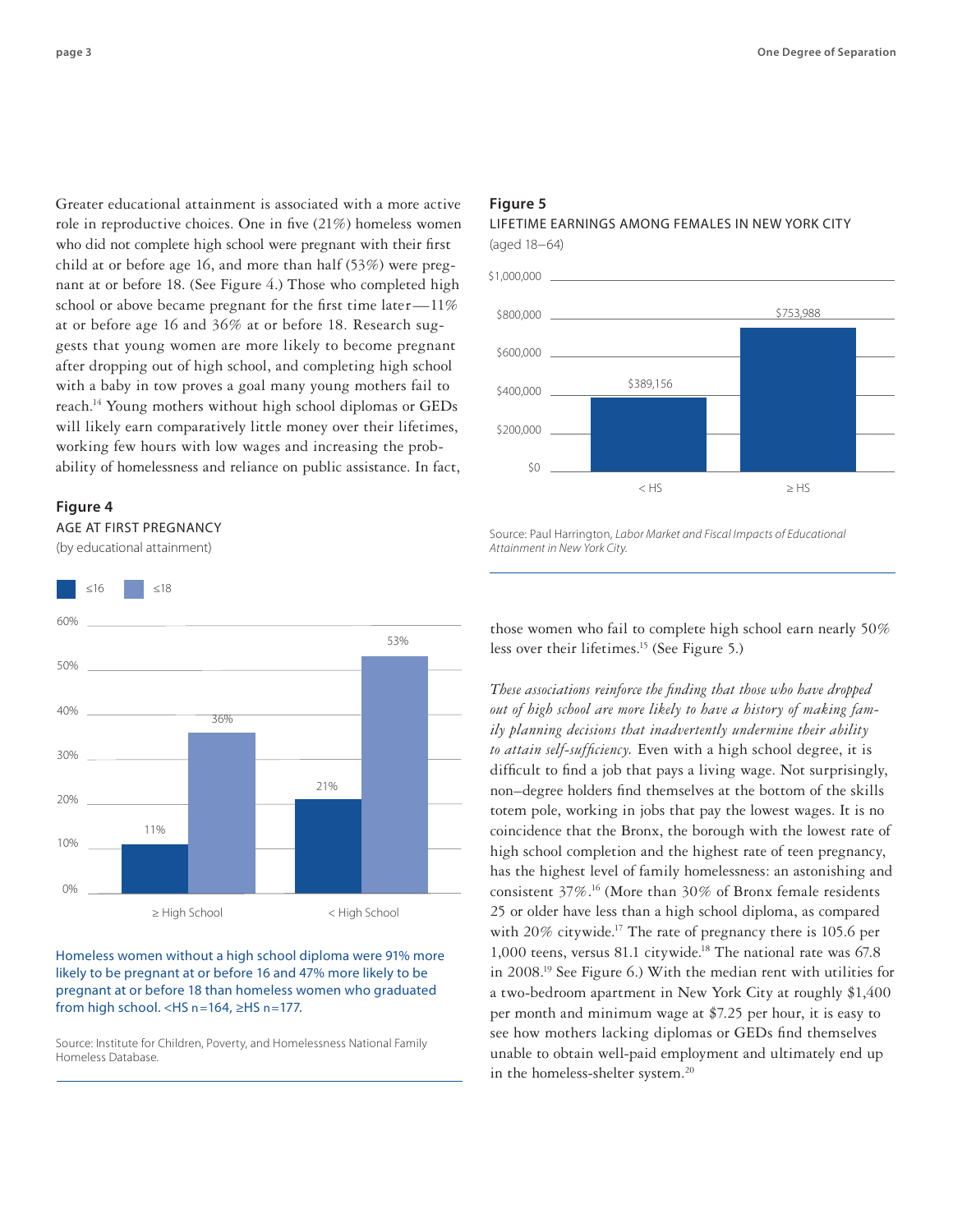# **Figure 6**

# PREGNANCY RATE AMONG WOMEN AGED 15−19

(per 1,000)



# The rate of teen pregnancy in the Bronx is 30% higher than that of the rest of New York City and 56% higher than the national rate.

Source: NYC Department of Health and Mental Hygiene, *Teen Pregnancy in New York City: 2000−2009;* Guttmacher Institute*, Teenage Pregnancies, Births and Abortions, 2008: National Trends by Age, Race and Ethnicity.*

# **Abortions**

Additionally, with so many women becoming sexually active and pregnant at such a young age, many of them undergo abortions. Of all homeless women, 28% had abortions at or before the age of 21. Yet, again, educational attainment mediated the relationship. Over one-third of women (34%) who did not complete high school first underwent abortions at or before 21, as opposed to 21% of women with high school diplomas. (See  $\blacktriangleright$  =  $\blacktriangleright$   $\blacktriangleright$   $\blacktriangleright$   $\blacktriangleright$   $\blacktriangleright$   $\blacktriangleright$   $\blacktriangleright$   $\blacktriangleright$   $\blacktriangleright$   $\blacktriangleright$   $\blacktriangleright$   $\blacktriangleright$   $\blacktriangleright$   $\blacktriangleright$   $\blacktriangleright$   $\blacktriangleright$   $\blacktriangleright$   $\blacktriangleright$   $\blacktriangleright$ 

# **Figure 7**



(by educational attainment)



Non−high school graduates were 62% more likely to have undergone abortions at or before 21 than high school graduates. <HS n =164, ≥HS n =177, All Women=341.

Source: Institute for Children, Poverty, and Homelessness National Family Homeless Database.

Figure 7.) This is consistent with the lower levels of contraception use and younger age of sexual initiation among non–degree holding homeless women, *suggesting that young women with weaker ties to education obtain more abortions.* Although one could argue that increased frequency of abortions results from teens' feeling unready to have children, the high number of young women who deliver babies seems to undercut that suggestion.

In this cohort, 38% of the women had undergone abortion at least once in their lives. Race played a factor in one's likelihood of having had an abortion, with 44% of black, 30% of Hispanic, and 36% of white homeless women undergoing the procedure. In addition to race, education plays an interesting role. Black homeless women who did not complete high school were 26% more likely to have had abortions over their life course than those who attained degrees. Likewise, white women were 79% more likely to have undergone abortions if they were non−degree holders. Interestingly, Hispanic women with diplomas were 10% more likely to have had abortions. (See Figure 8.) Clearly, whether a homeless woman graduated high school has implications for behaviors throughout her life.

# **Figure 8**

PERCENTAGE OF HOMELESS WOMEN WHO HAD ABORTIONS (by race and education)



#### Black <HS  $n = 88$ ; Black  $\geq$ HS  $n = 102$ ; Hispanic <HS  $n = 66$ ; Hispanic ≥HS n =57; White <HS n =10; White ≥HS n =18

Source: Institute for Children, Poverty, and Homelessness National Family Homeless Database.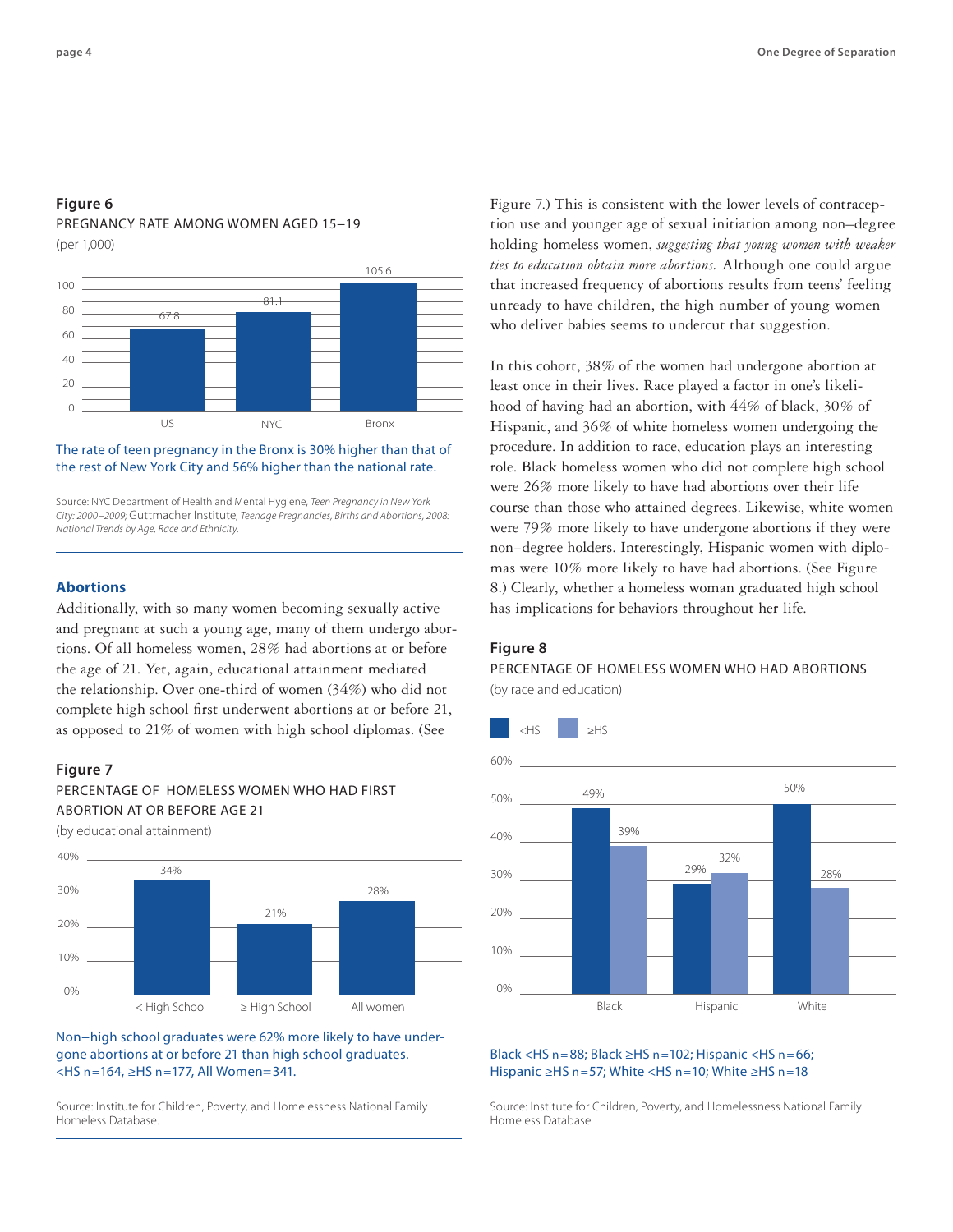# **Conclusion**

While the link between teen pregnancy and homelessness could easily be interpreted to imply that homeless women simply establish patterns of failure early on that persist throughout their childbearing years, another, more nuanced explanation for their lack of family planning could be insufficient selfefficacy when it comes to contraception. In a study of homeless women in Los Angeles, respondents reported many barriers to contraception use, including cost, side effects, poor knowledge of proper use and of where to buy contraceptives, and partners' dislike. In this sample, 41% of women said that their partners' dislike of contraception was a "small problem" or "big problem," as opposed to "no problem," when it came to birth control. Among those who reported this barrier as a "big problem," 35% had not completed high school and 29% were aged 15–24.<sup>21</sup>

Greater investment must be made in training young women in the availability and proper use of contraceptives. The first steps have been taken with the advent of the new mandatory sex-education curriculum to be included in health education in New York City schools in sixth or seventh grade and ninth or tenth grade. It includes a focus on "developing the communication and interpersonal skills to avoid and/or handle high risk [sexual] situations."<sup>22</sup> Though this step may begin to address the crisis of confidence that can ultimately lead young women to poverty and homelessness, more must be done to ensure that poor women are not complicit in their own undoing.

Completing high school is a vital first step in countering the crippling effects of poverty. To this end, services that support young women in achieving a high school education are crucial. Helping teenage girls avoid pregnancy and assisting teen mothers in overcoming obstacles to their education are key measures in preventing homelessness. They need parenting skills, child care, and emotional support to help them stay in school and achieve financial independence. One program, New Heights, operates in 15 Washington, D.C., public and charter schools and has reached 553 pregnant and parenting students in 2012, helping them to stay in school. Funding for the program amounted to \$1.959 million annually, with a per capita student cost of approximately  $$3,500$  a year.<sup>23</sup> This is a modest figure, considering that the average cost of raising a child is  $$235,000.<sup>24</sup>$ 

Between school years 2010 –11 and 2011–12, 64% of students involved in the New Heights program showed improvements

in in-seat attendance, average daily attendance, and/or gradepoint average.25 Not only do these programs increase the chances that teen parents will stay in school, graduate, and go on to college, but new research on the effects of poverty on children suggests that improving parenting skills, specifically maternal responsiveness to children's needs, may offset some of the detrimental mental and behavioral outcomes associated with growing up in poverty and may be a key factor in the development of self-regulation—the ability to control one's emotions and responses to situations or people.<sup>26</sup> In other words, programs like New Heights carry benefits far beyond the attainment of a high school diploma: they help to train more capable parents who are more likely to raise well-adjusted children better positioned to attain self-sufficiency themselves. In 2004, the cost to society of a child born to a mother who was 19 or younger was an average of \$1,430 more each year than of a child born to a mother who was just a year or two older.<sup>27</sup> Given the high fiscal and social impact associated with teens' dropping out of school and raising children of their own, investing in programs like New Heights is the most cost-efficient and logical way forward.

In tandem, we need to address the issue of teens who have already dropped out of school. Obtaining a GED increases earnings by an average of \$115 per week, potentially making the difference between being able to afford an apartment and ending up in a city shelter. Why not take GED programs to people living in shelter? Given that 48% of homeless mothers did not complete high school and that the cost of a GED-preparation course is a mere  $$1,000$ ,<sup>28</sup> it is shortsighted to dismiss the utility and cost-saving potential of in-shelter GED courses. In fact, completing one's GED should be a requirement for a New York City shelter stay.

This report has explored the interrelation of education, sex, and family-planning decisions among homeless women in the New York City shelter system. It makes apparent the dire fiscal and social consequences that poor women face when they do not complete high school and suggests ways to help teens stay on the road to self-sufficiency through cost-effective programs such as New Heights and training in sexual-negotiation skills. Making available services that help teenage mothers to stay in school or earn GEDs would augment lifetime earnings and protect more families from homelessness.